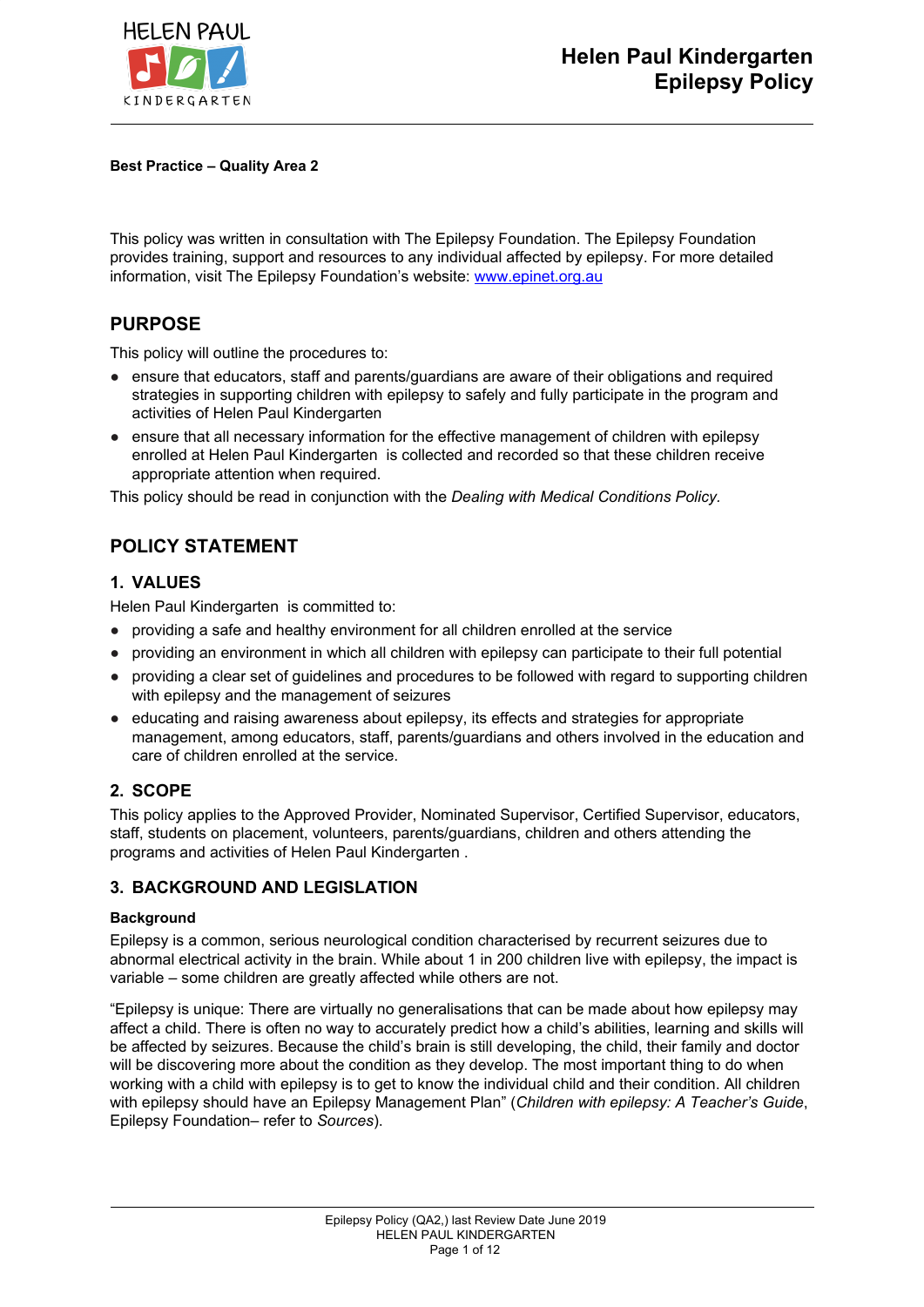

Most people living with epilepsy have good control of their seizures through medication, however it is important that all those working with children living with epilepsy have a good understanding of the effects of seizures, required medication and appropriate first aid for seizures.

The Epilepsy Foundation (refer to *Sources*) has a range of resources and can assist with the development of an Epilepsy Management Plan. The foundation also provides training and support to families and educators in the management of epilepsy, and in the emergency administration of midazolam or rectal Valium.

Legislation that governs the operation of approved children's services is based on the health, safety and welfare of children, and requires that children are protected from hazards and harm. Regulation 136 of the *Education and Care Services National Regulations 2011* requires the Approved Provider to ensure that there is at least one educator on duty at all times who has a current approved first aid qualification. As a demonstration of duty of care and best practice, ELAA recommends **all educators** have current approved first aid qualifications.

### **Legislation and standards**

Relevant legislation and standards include but are not limited to:

- *Education and Care Services National Law Act 2010*: Sections 167, 169, 174
- *Education and Care Services National Regulations 2011*: Regulations 79, 85, 86, 87, 90, 91, 92, 93, 95, 98, 101, 136, 137
- *Health Records Act 2001* (Vic)
- *National Quality Standard*, Quality Area 2: Children's Health and Safety
	- − Standard 2.1: Each child's health is promoted
		- − Element 2.1.1: Each child's health needs are supported
	- − Standard 2.3: Each child is protected
		- − Element 2.3.3: Plans to effectively manage incidents and emergencies are developed in consultation with relevant authorities, practised and implemented
- *Privacy and Data Protection Act 2014* (Vic)
- *Privacy Act 1988* (Cth)
- *Public Health and Wellbeing Act 2008* (Vic)
- *Public Health and Wellbeing Regulations 2009* (Vic).

### **4. DEFINITIONS**

The terms defined in this section relate specifically to this policy. For commonly used terms e.g. Approved Provider, Nominated Supervisor, Regulatory Authority etc. refer to the *General Definitions* section of this manual.

**Absence seizure:** Occurring mostly in children, this consists of brief periods of loss of awareness, most often for less than 10 seconds. Some children can experience these types of seizures multiple times during the day which may compromise learning. Absence seizures can be mistaken for day-dreaming. They are no longer called 'petit mals'.

**AEDs:** Antiepileptic drugs used for the treatment of many epilepsy syndromes. AEDs do not cure epilepsy but most seizures can be prevented by taking medication regularly one or more times a day. For many people, medication makes it possible to live a normal, active life, free of seizures. Others may continue to have seizures, but less frequently.

**Approved First Aid Qualifications:** First aid qualifications that meet the requirements of Regulation 136(1) and have been approved by the National Authority.

**Duty of care:** A common law concept that refers to the responsibilities of organisations to provide people with an adequate level of protection against harm and all reasonable foreseeable risk of injury.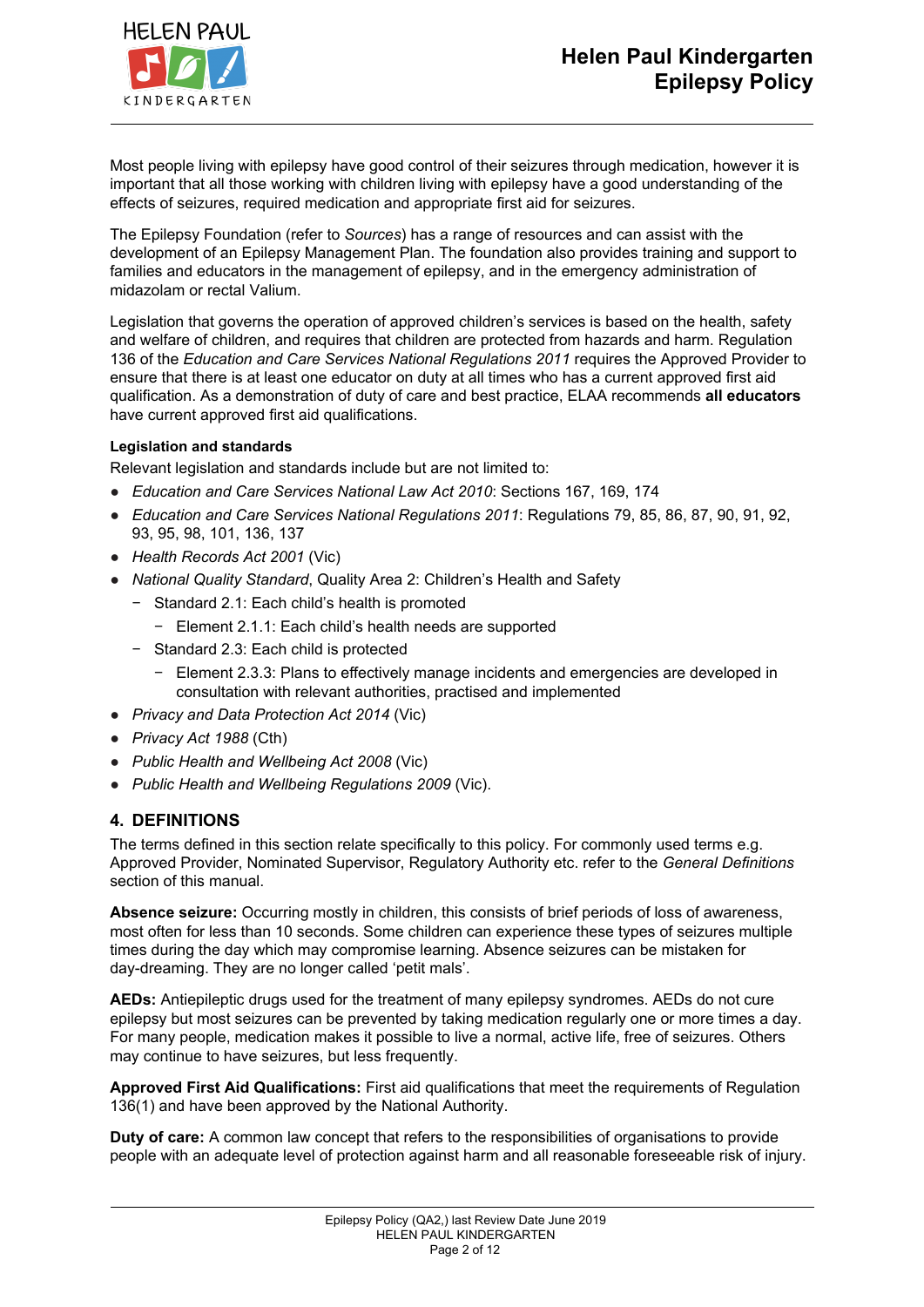**Emergency epilepsy medication:** Medication that has been prescribed for the treatment of prolonged seizures or a cluster of seizures. The most common type of emergency medication prescribed is buccal or nasal midazolam. Rectal Valium has been used in the past, but is not often prescribed for use as an emergency epilepsy medication. Medication information is included in a child's Emergency Medication Management Plan, and this must be kept up to date. Only staff who have received child-specific training in the emergency administration of midazolam can administer this medication.

**Emergency Medication Management Plan (EMMP):** Completed by the prescribing doctor in consultation with the individual and/or their family/carer. This medication plan must be attached to the individual's Epilepsy Management Plan which has been signed by the child's treating doctor. The preferred template to be used by the prescribing doctor can be found at: [www.epinet.org.au](http://www.epinet.org.au/)

**Epilepsy:** Recurrent seizures (abnormal burst of electrical activity in the brain that scrambles messages) that are unprovoked.

**Epilepsy Management Plan (EMP):** Designed to help people recognise when seizures are occurring, and gives clear directions about appropriate first aid. The plan is developed by the person who has the most knowledge and experience of the individual's epilepsy and seizures, and should be less than 12 months old. The management of epilepsy requires a team approach and the plan should be reviewed and signed by the individual's treating doctor. An Epilepsy Management Plan and Support Package has been designed by The Epilepsy Foundation: [www.epinet.org.au](http://www.epinet.org.au/)

**Focal (previously called simple or complex partial) seizures:** Focal seizures (previously called partial seizures) start in one part of the brain and affect the area of the body controlled by that part of the brain. The symptoms experienced will depend on the function that the focal point controls (or is associated with). Focal seizures may or may not cause an alteration of awareness. Symptoms are highly variable and may include lip smacking, wandering behaviour, fiddling with clothes and feeling sick, 'edgy' or strange.

Focal seizures where a person has full awareness were previously called simple partial seizures. Focal seizures where a person has an altered sense of awareness were previously called complex partial seizures. Focal seizures can progress into a generalised seizure.

**Generalised seizure:** Both sides of the brain are involved and the person will lose consciousness. A Tonic Clonic seizure is one type of generalised seizure.

**Ketogenic diet:** A high fat, low carbohydrate, restricted-calorie diet that may be prescribed as additional therapy. This is an effective therapy for some children, although its mechanisms are not well understood. When introducing this diet, a child is usually hospitalised, as such radical dietary changes have the potential to cause serious problems for the child. Once the child is stabilised on a ketogenic diet, they can return home, with the diet managed by the parents/guardians or carers.

**Medication record:** Contains details for each child to whom medication is to be administered by the service. This includes the child's name, signed authorisation to administer medication and a record of the medication administered, including time, date, dosage, manner of administration, name and signature of person administering the medication and of the person checking the medication, if required (Regulation 92). A sample medication record is available on the ACECQA website.

**Midazolam:** Also known as Hypnovel, midazolam belongs to a group of pharmaceuticals called benzodiazepines. Its main purpose is as a sedative or hypnotic, and it is used for medical and surgical procedures. In epilepsy, midazolam is used for emergency management of seizures, as it has the ability to stop the seizures quickly. Once absorbed into the blood, midazolam travels to the brain, attaching to brain receptors that control electrical impulses that are firing at an unusually rapid rate. Midazolam also works by relaxing muscles, which is particularly beneficial in many types of seizures. The effect of midazolam should occur rapidly.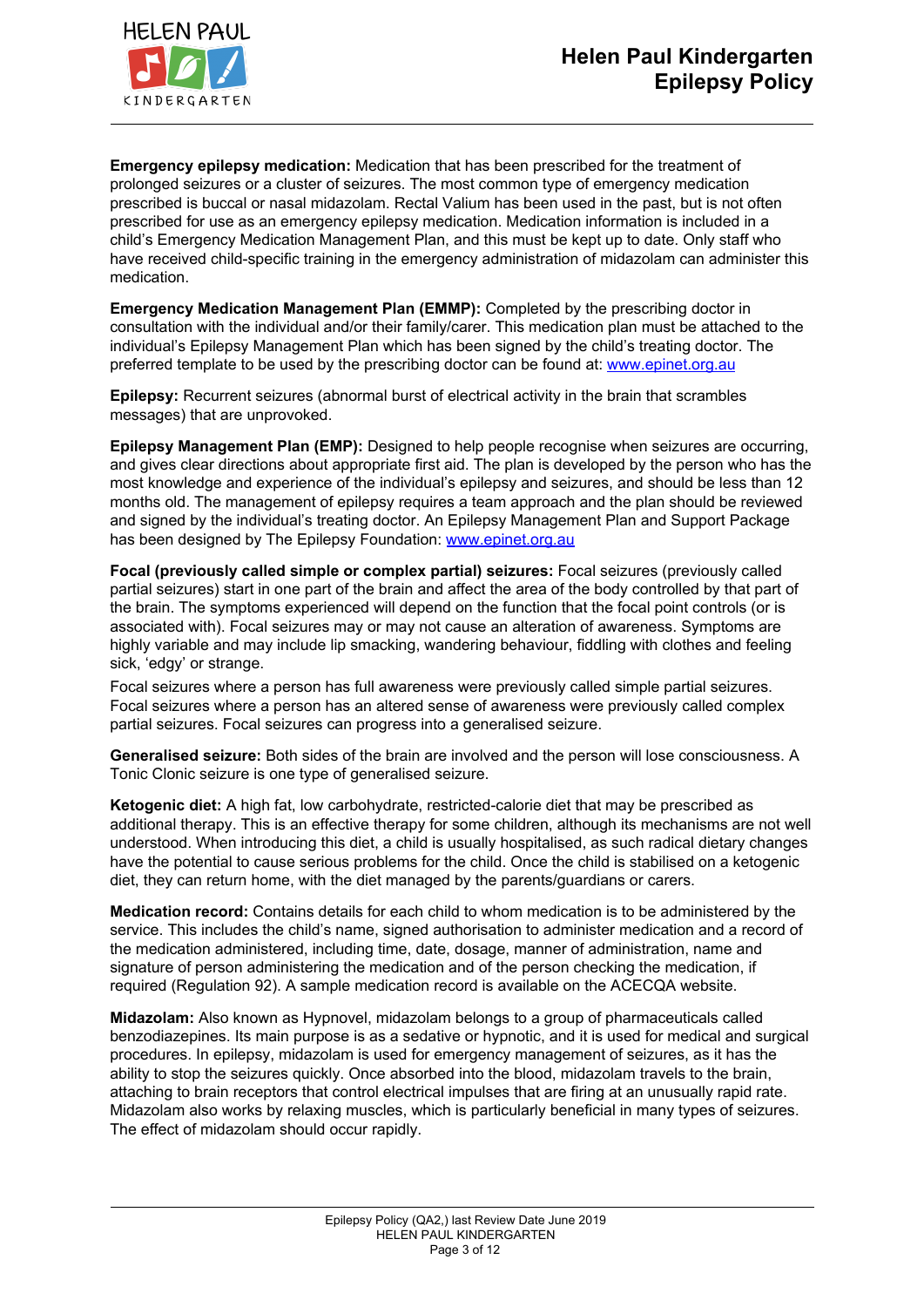

Not all individuals living with epilepsy require emergency medication, but for a small group of people whose seizures are difficult to control, or for people who are isolated from emergency care, midazolam is an excellent medication. It is most commonly administered bucally or nasally.

Midazolam is fast-acting and can be easily administered by family and carers in a variety of settings. Only staff specifically trained to the requirements of a child's Emergency Medication Management Plan can administer midazolam.

**Midazolam kit:** An insulated container with an unused, in-date midazolam ampoule/s, a copy of the child's Emergency Medication Management Plan and Epilepsy Management Plan (which includes a picture of the child), and telephone contact details for the child's parents/guardians, doctor/medical personnel and the person to be notified in the event of a seizure requiring administration of midazolam if parents/guardians cannot be contacted. Midazolam must be stored away from light (cover with aluminium foil) and in temperatures of less than 25ºC. EFV Administration flyer – e.g. buccal, gloves, tissues, pen and paper, +/- stopwatch.

**Seizure record:** An accurate record of seizure activity, which is important for identifying any seizure patterns and changes in response to treatment.

**Seizure triggers:** Seizures may occur for no apparent reason, but common triggers include: forgetting to take medication, lack of sleep, other illness, heat, stress/boredom, missing meals and dehydration. Flashing or flickering lights can trigger seizures in about 5% of people living with epilepsy.

**Staff record:** Must be kept by the service and include details of the Nominated Supervisor, the Educational Leader, other staff members, volunteers and the Responsible Person. The record must include information about qualifications, training and details of the *Working with Children* Check (Regulations 146–149). A sample staff record is available on the ACECQA website: [www.acecqa.gov.au](http://www.acecqa.gov.au/)

**Tonic Clonic seizure:** A convulsive seizure with loss of consciousness, muscle stiffening, falling, followed by jerking movements. These types of seizures are no longer called 'grand mals'.

## **5. SOURCES AND RELATED POLICIES**

### **Sources**

- The Epilepsy Foundation: [www.epinet.org.au](http://www.epinet.org.au/) or phone (03) 9805 9111 or 1300 852 853
- Australian Children's Education and Care Quality Authority (ACECQA): [www.acecqa.gov.au](http://www.acecqa.gov.au/)
- *Guide to the Education and Care Services National Law and the Education and Care Services National Regulations 2011*, ACECQA
- *Epilepsy Smart Schools initiative and resources: [www.epilepsysmartschools.org.au](http://www.epilepsysmartschools.org.au/)*

### **Service policies**

- *Administration of First Aid Policy*
- *Administration of Medication Policy*
- *Dealing with Medical Conditions Policy*
- *Emergency and Evacuation Policy*
- *Excursions and Service Events Policy*
- *Incident, Injury, Trauma and Illness Policy*
- *Inclusion and Equity Policy*
- *Privacy and Confidentiality Policy*
- *Staffing Policy.*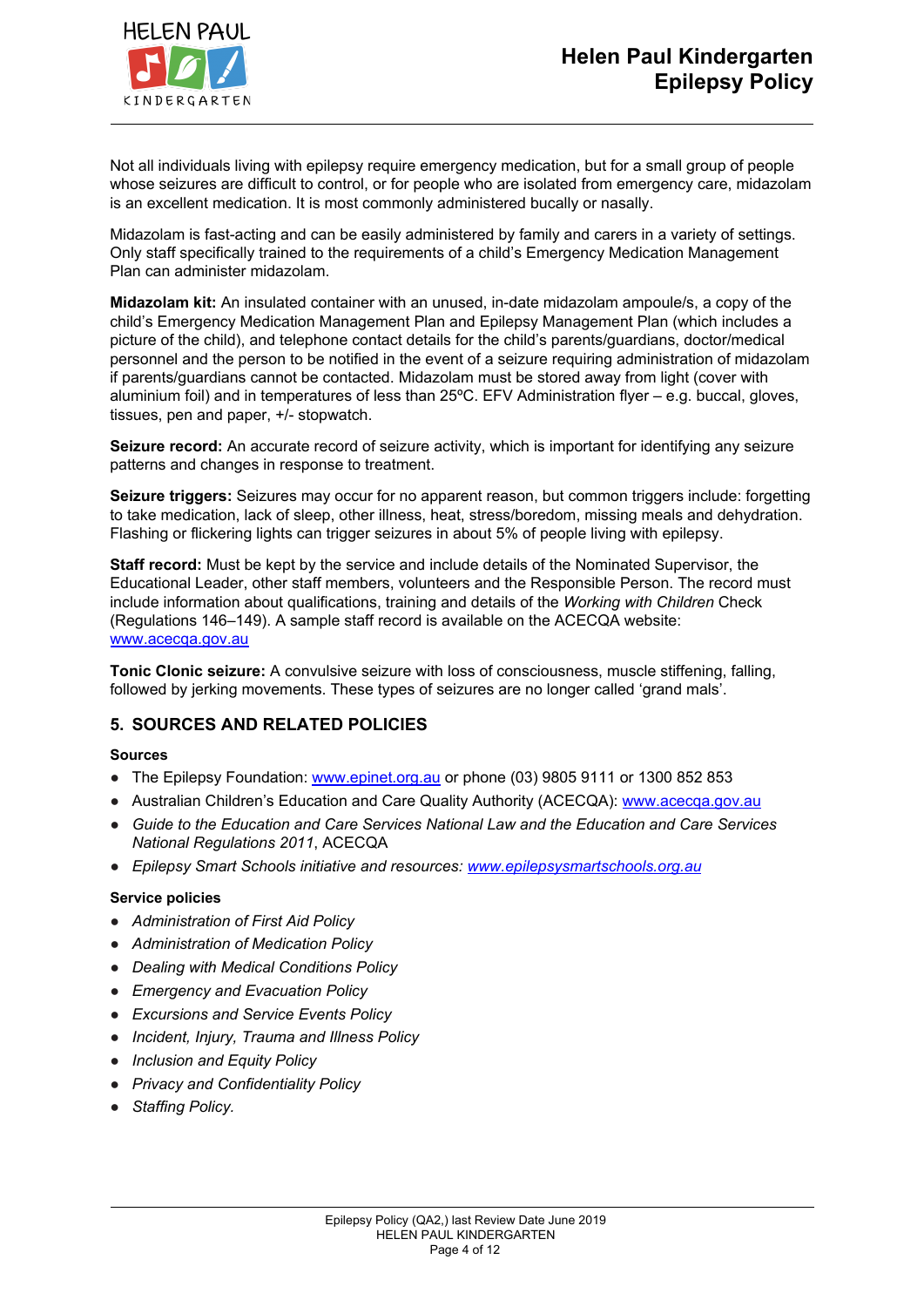

## **PROCEDURES**

### **The Approved Provider is responsible for:**

- providing all staff with a copy of the service's *Epilepsy Policy* and ensuring that they are aware of all enrolled children living with epilepsy
- ensuring that all staff have current CPR training and are aware of seizure first aid procedures (refer to Attachment 1) when a child with epilepsy is enrolled at the service
- ensuring that all staff attend training conducted by The Epilepsy Foundation on the management of epilepsy and, where appropriate, emergency management of seizures using emergency epileptic medication, when a child with epilepsy is enrolled at the service
- providing parents/guardians of children with epilepsy with a copy of the service's *Epilepsy Policy* (Regulation 91) and *Administration of Medication Policy*, upon enrolment/diagnosis of their child
- ensuring that all children with epilepsy have an Epilepsy Management Plan, seizure record and, where relevant, an Emergency Medical Management Plan, filed with their enrolment record. Records must be no more than 12 months old
- ensuring a medication record is kept for each child to who medication is to be administered by the service (Regulation 92)
- facilitating communication between management, educators, staff and parents/guardians regarding the service's *Epilepsy Policy*
- ensuring that children with epilepsy are not discriminated against in any way
- ensuring that children living with epilepsy can participate in all activities safely and to their full potential
- immediately communicating any concerns with parents/guardians regarding the management of children with epilepsy at the service
- ensuring that medication is administered in accordance with the *Administration of Medication Policy*
- following appropriate reporting procedures set out in the *Incident, Injury, Trauma and Illness Policy* in the event that a child is ill, or is involved in a medical emergency or an incident at the service that results in injury or trauma.

### **The Nominated Supervisor is responsible for:**

- ensuring that all educators' first aid qualifications, including CPR training, are current, meet the requirements of the National Law (Section 169(4)) and National Regulations (Regulation 137), and are approved by ACECQA
- ensuring that only staff who have received child-specific training in the administration of emergency medications are permitted to administer that medication
- ensuring that medication is administered in accordance with the *Administration of Medication Policy*
- compiling a list of children with epilepsy and placing it in a secure, but readily accessible, location known to all staff. This should include the Epilepsy Management Plan, seizure record and Emergency Medical Management Plan for each child with epilepsy
- ensuring that induction procedures for casual and relief staff include information about children attending the service who have been diagnosed with epilepsy, and the location of their medication and management plans
- organising epilepsy management information sessions for parents/guardians of children enrolled at the service, where appropriate
- ensuring programmed activities and experiences take into consideration the individual needs of all children, including any children with epilepsy.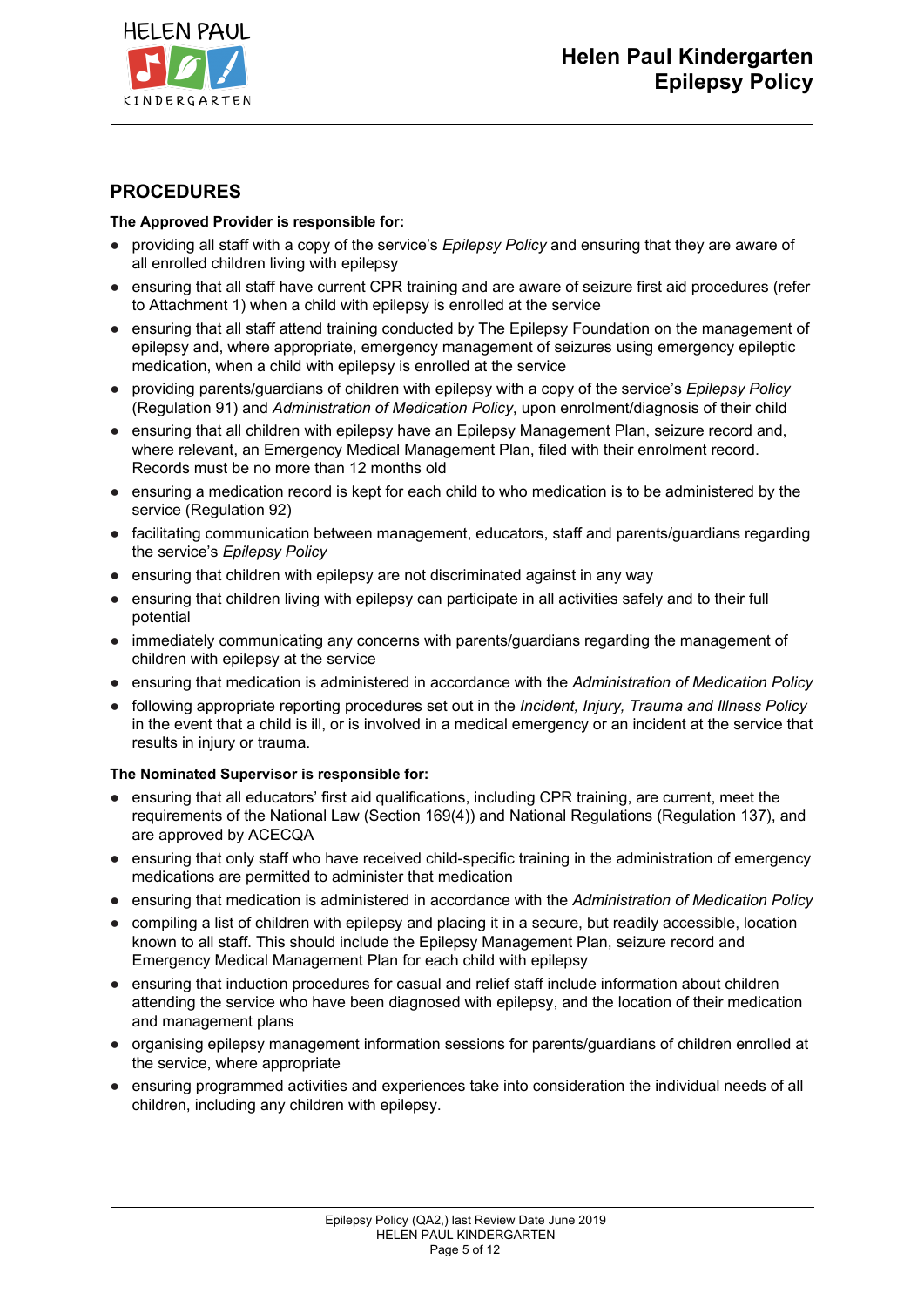

### **Certified Supervisor/s and other educators are responsible for:**

- ensuring that they are aware of the service's *Epilepsy Policy* and seizure first aid procedures (refer to Attachment 1)
- ensuring that they can identify children displaying the symptoms of a seizure, and locate their personal medication and Epilepsy Management Plan
- maintaining current approved first aid qualifications (refer to *Definitions*)
- identifying and, where possible, minimising possible seizure triggers (refer to *Definitions*) as outlined in the child's Epilepsy Management Plan
- taking all personal Epilepsy Management Plans, seizure records, medication records, Emergency Medication Plans and any prescribed medication on excursions and to other offsite events
- administering prescribed medication in accordance with the service's *Administration of Medication Policy*
- ensuring that emergency medication is stored correctly and that it remains within its expiration date
- developing a risk minimisation plan for every child with epilepsy, in consultation with parents/guardians/The Epilepsy Foundation
- being aware of, and sensitive to, possible side effects and behavioural changes following a seizure or changes to the child's medication regime
- assisting parents/guardians to complete the enrolment form and medication record for their child
- consulting with the parents/guardians of children with epilepsy in relation to the health and safety of their child, and the supervised management of the child's epilepsy
- communicating any concerns to parents/guardians if a child's epilepsy is limiting his/her ability to participate fully in all activities
- ensuring that children with epilepsy are not discriminated against in any way
- ensuring that children with epilepsy can participate in all activities safely and to their full potential.

### **Parents/guardians are responsible for:**

- reading the service's *Epilepsy Policy*
- informing staff, either on enrolment or on initial diagnosis, that their child has epilepsy
- providing a copy of their child's Epilepsy Management Plan (including an Emergency Medication Management Plan where relevant) to the service. This plan should be reviewed and updated at least annually
- ensuring the medication record (refer to *Definitions*) is completed in accordance with the *Administration of Medication Policy* of the service
- working with staff to develop a risk minimisation plan for their child
- where emergency medication has been prescribed, providing an adequate supply of emergency medication for their child at all times
- notifying staff, in writing, of any changes to the information on the Epilepsy Management Plan, enrolment form or medication record
- communicating regularly with educators/staff in relation to the ongoing health and wellbeing of their child, and the management of their child's epilepsy
- encouraging their child to learn about their epilepsy, and to communicate with service staff if they are unwell or experiencing symptoms of a potential seizure.
- **Volunteers and students, while at the service, are responsible for following this policy and its procedures**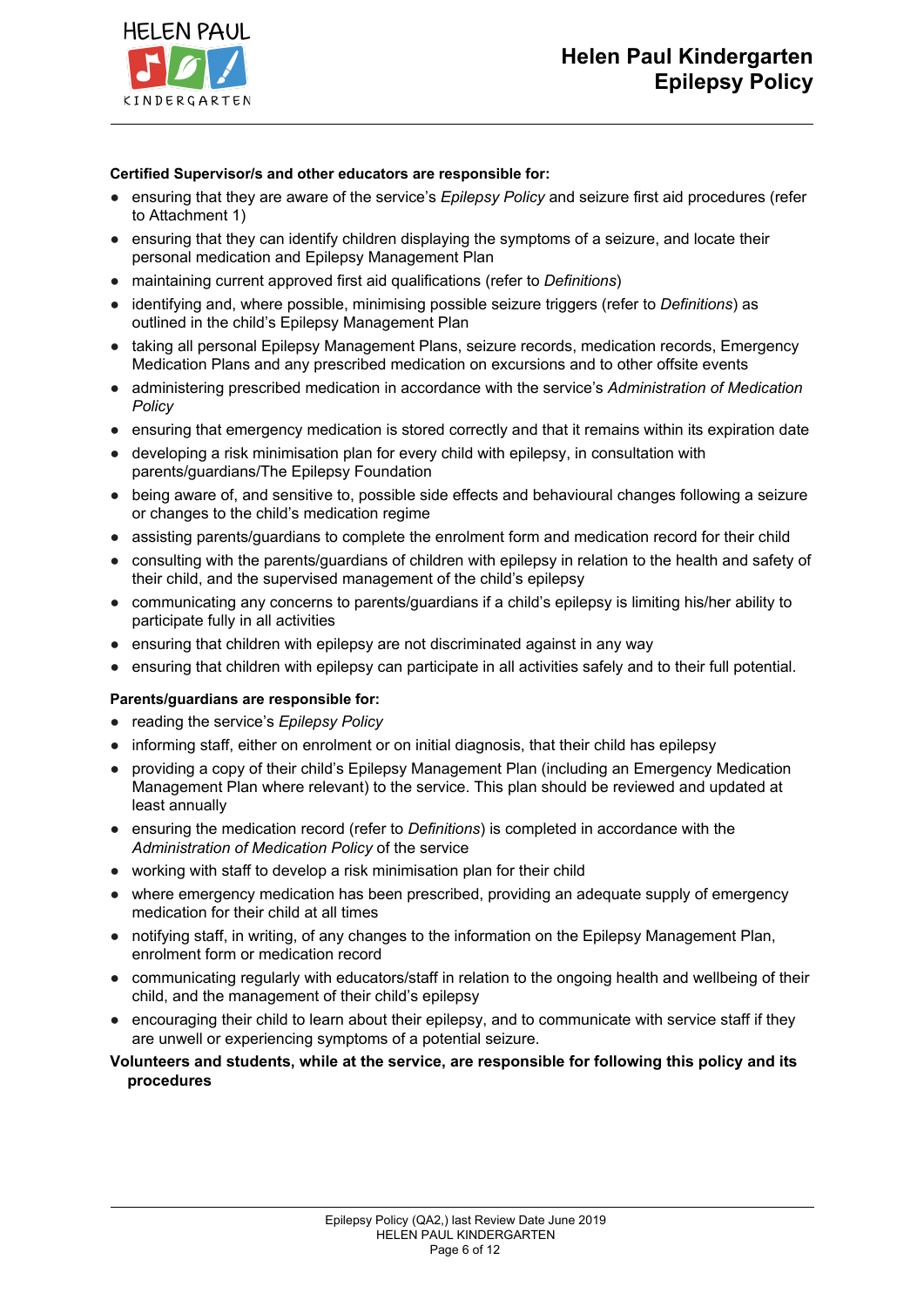

## **EVALUATION**

In order to assess whether the values and purposes of the policy have been achieved, the Approved Provider will:

- regularly seek feedback from everyone affected by the policy regarding its effectiveness
- monitor the implementation, compliance, complaints and incidents in relation to this policy
- keep the policy up to date with current legislation, research, policy and best practice
- revise the policy and procedures as part of the service's policy review cycle, or as required
- notify parents/guardians at least 14 days before making any changes to this policy or its procedures.

## **ATTACHMENTS**

- Attachment 1: Seizure first aid
- Attachment 2: Enrolment checklist for children prescribed midazolam
- Attachment 3: Sample risk minimisation plan for children prescribed midazolam

## **AUTHORISATION**

This policy was adopted by the Approved Provider of Helen Paul Kindergarten on 15 July 2019 .

## **REVIEW DATE:** 2020

## **ACKNOWLEDGEMENT**

Early Learning Association Australia (ELAA) acknowledges the contribution of The Epilepsy Foundation in developing this policy. If your service is considering changing any part of this model policy, please contact The Epilepsy Foundation to discuss your proposed changes (refer to *Sources*).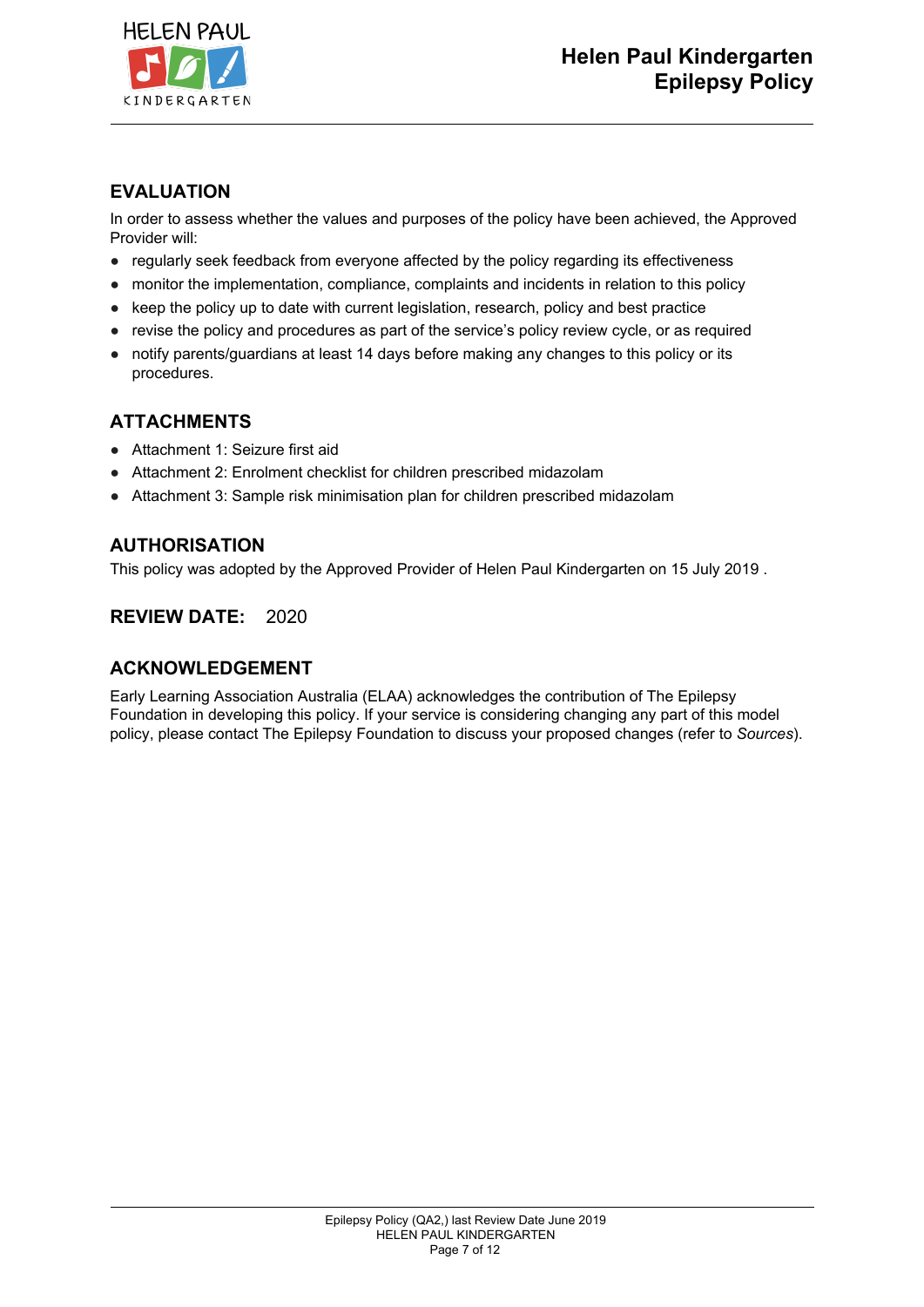

# **ATTACHMENT 1 Seizure first aid**

## **Tonic Clonic seizure**

A convulsive seizure with loss of consciousness, muscle stiffening, falling, followed by jerking movements.

- Note the time the seizure started and time until it ends.
- Protect the head use a pillow or cushion, if available.
- Remove any hard objects that could cause injury.
- **Do not** attempt to restrain the person, stop the jerking or put anything in their mouth.
- As soon as possible, roll the person onto their side you may need to wait until the seizure movements have ceased.
- Talk to the person to make sure they have regained full consciousness.
- Stay with and reassure the person until they have recovered.

### **Absence seizure**

Occurring mostly in children, this consists of brief periods of loss of awareness. Can be mistaken for day-dreaming.

- Timing can be difficult count how many happen daily.
- Reassure the person and repeat any information that may have been missed during the seizure.

### **Focal seizure**

A non-convulsive seizure with outward signs of confusion, unresponsiveness or inappropriate behaviour. Can be mistaken for alcohol or drug intoxication.

- Note the time the seizure started and time until it ends.
- Avoid restraining the person and guide safely around objects.
- Talk to the person to make sure they have regained full consciousness.
- Stay with and reassure the person until they have recovered.

### **Call an ambulance**

Call an ambulance:

- for any seizure if you don't know the person or if there is no Epilepsy Management Plan
- if the seizure continues for more than five minutes
- if the seizure stops but the person does not regain consciousness within five minutes, or another seizure begins
- when a serious injury has occurred, if a seizure occurs in water, or if you believe a woman who is having a seizure is pregnant.

**Emergency services:** 000

**Epilepsy Help Line:** 1300 852 853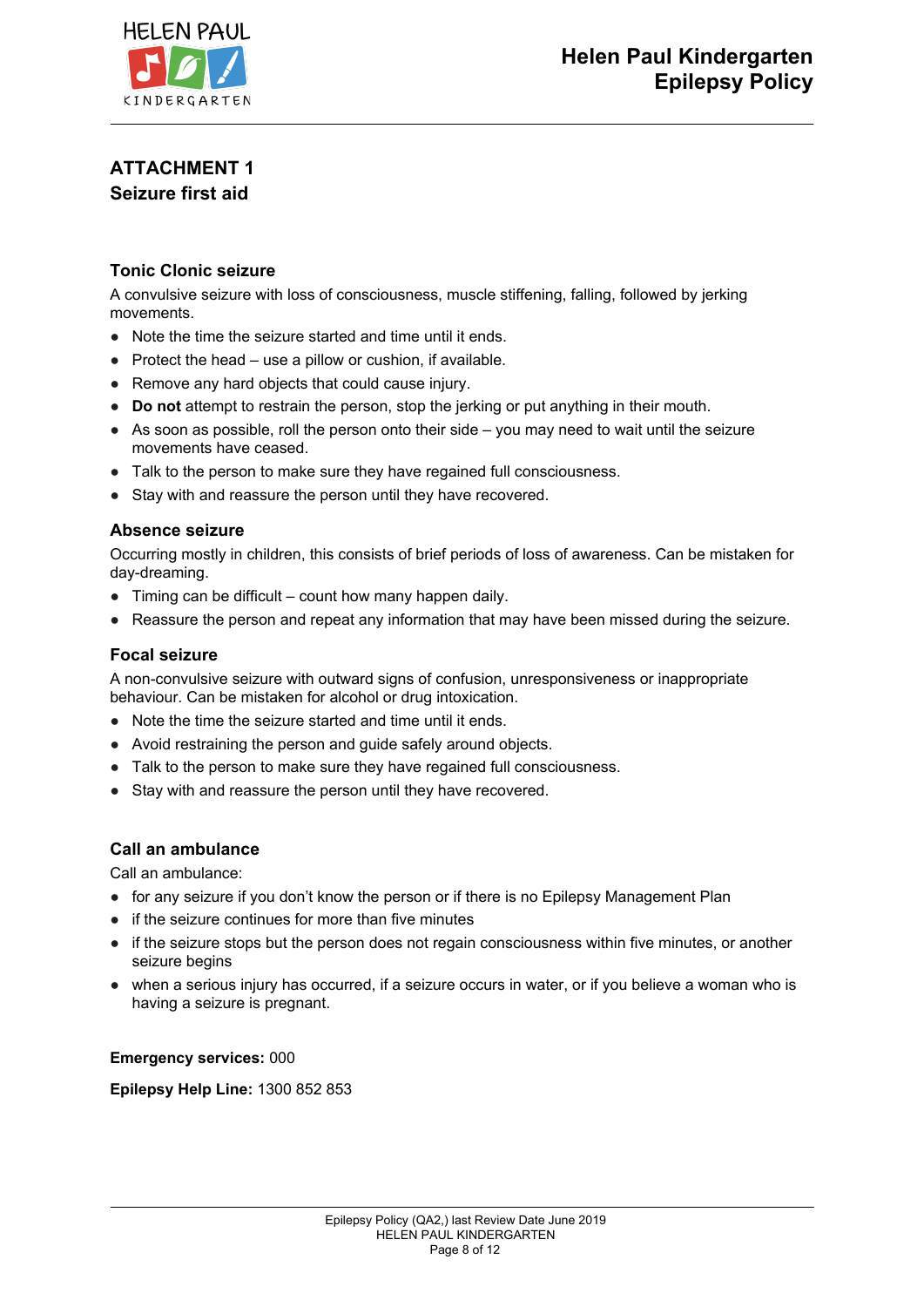

# **ATTACHMENT 2 Enrolment checklist for children prescribed midazolam**

- $\Box$  A risk minimisation plan is completed in consultation with parents/guardians prior to the attendance of the child at the service, and is implemented, including following procedures to address the particular needs of each child prescribed midazolam.
- $\Box$  Parents/guardians of a child prescribed midazolam have been provided with a copy of the service's *Epilepsy Policy* and *Dealing with Medical Conditions Policy.*
- ☐ The Emergency Medication Management Plan (EMMP) and Epilepsy Management Plan (EMP) of the child is completed and signed by the child's registered medical practitioner and is accessible to all staff (sample documents can be accessed at: [www.epinet.org.au](http://www.epinet.org.au/)).
- ☐ A copy of the child's EMMP is included in the child's midazolam kit (refer to *Definitions*).
- $\Box$  The midazolam kit (within a visible expiry date) is available for use at all times the child is being educated and cared for by the service, and includes a picture of the child.
- $\Box$  Midazolam is stored in an insulated container (midazolam kit), in a location easily accessible to adults but inaccessible to children, and away from light (cover with aluminium foil) and direct sources of heat.
- $\Box$  All staff who are trained in the administration of midazolam for a particular child, are aware of the location of each midazolam kit and the location of each child's EMMP.
- $\Box$  Staff have undertaken The Epilepsy Foundation's training, which includes strategies for epilepsy management, risk minimisation, recognition of seizures and emergency first aid treatment. Details regarding attendance at this training are to be recorded on the staff record (refer to *Definitions*).
- $\Box$  Staff have undertaken practise with a mock midazolam ampoule at some time in the last 12 months. Details regarding participation in practice sessions are to be recorded on the staff record (refer to *Definitions*).
- $\Box$  A procedure for first aid treatment for seizures is in place and all staff understand requirements (refer to Attachment 1).
- $\Box$  Contact details of all parents/guardians and authorised nominees are current and accessible.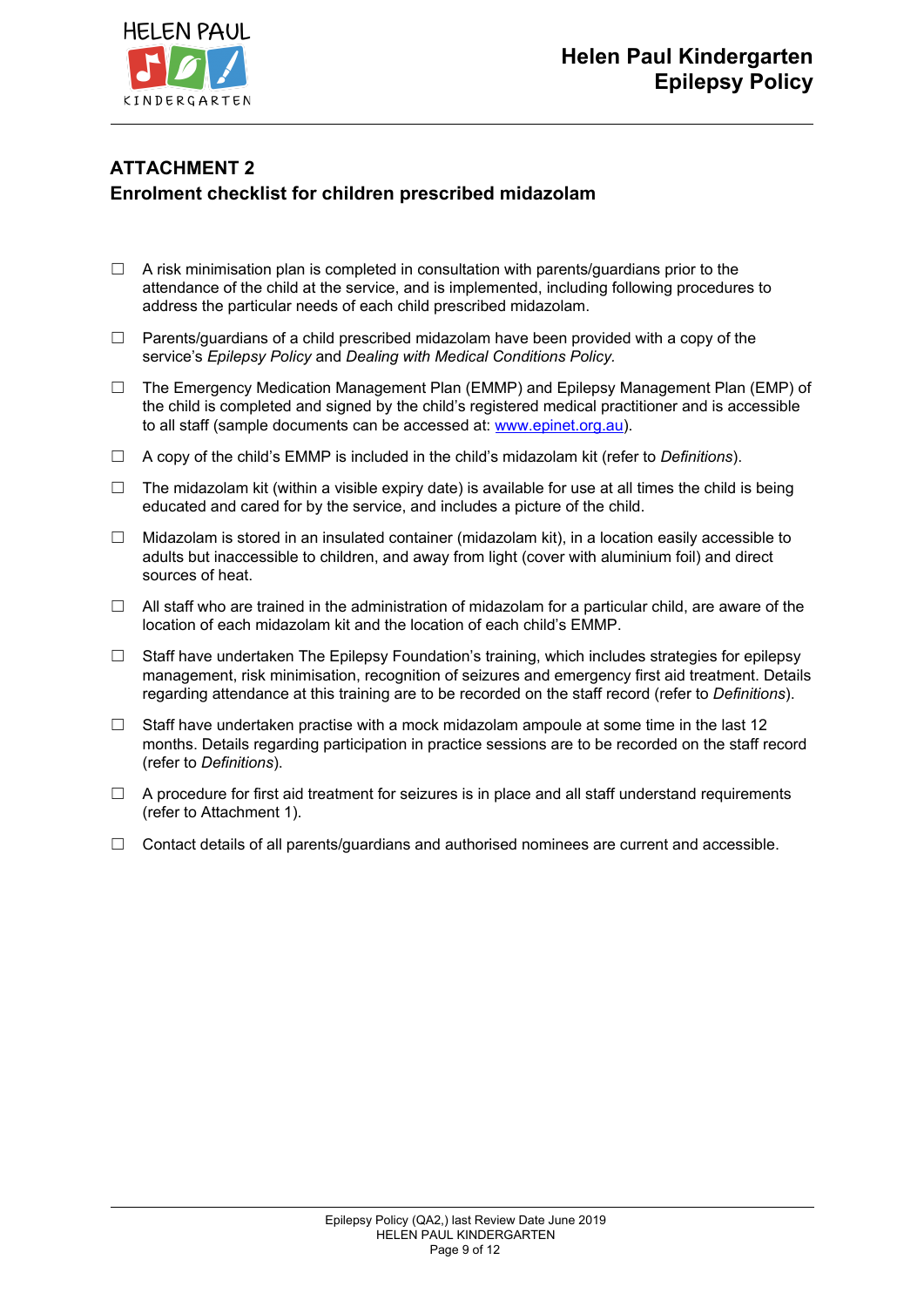

# **ATTACHMENT 3 Sample risk minimisation plan for children prescribed midazolam**

The following information is not a comprehensive list, but contains some suggestions to consider when developing/reviewing your service's risk minimisation plan template in consultation with parents/guardians.

| How well has the service planned for meeting the needs of children with epilepsy, and those<br>children who are prescribed emergency midazolam? |  |                                                                                                                                                                              |  |  |
|-------------------------------------------------------------------------------------------------------------------------------------------------|--|------------------------------------------------------------------------------------------------------------------------------------------------------------------------------|--|--|
| Who are the children?                                                                                                                           |  | List the name and room location of each child diagnosed<br>with epilepsy and ensure appropriate privacy is maintained<br>in identifying these names to non-staff.            |  |  |
| What are their seizure triggers?                                                                                                                |  | What are the seizure triggers for the children?<br>List strategies that will minimise these triggers occurring (e.g.                                                         |  |  |
|                                                                                                                                                 |  | flickering lights, blowing into wind chimes (hyperventilating),<br>sudden noise, becoming<br>over-excited etc.).                                                             |  |  |
| Do staff know what the child's<br>seizures look like and how to<br>support the child?                                                           |  | List the strategies for ensuring that all staff, including casual<br>and relief staff, recognise what the child's seizures look like<br>and what support the child may need. |  |  |
|                                                                                                                                                 |  | If the child is prescribed midazolam for emergency use,<br>ensure that trained staff know where the midazolam kit<br>is located.                                             |  |  |
| Do staff know what constitutes an<br>emergency and do they know what<br>to do?                                                                  |  | All staff have read and understood the child's Epilepsy<br>Management Plan (EMP), and know:                                                                                  |  |  |
|                                                                                                                                                 |  | what constitutes an emergency and when to call an<br>ambulance                                                                                                               |  |  |
|                                                                                                                                                 |  | how to provide support to the child during and after<br>a seizure.                                                                                                           |  |  |
| If midazolam is prescribed, how<br>does the service ensure its safe<br>administration and storage?                                              |  | Record the date on which each family of a child with epilepsy<br>(and who is prescribed midazolam) is provided a copy of the<br>service's Epilepsy Policy.                   |  |  |
|                                                                                                                                                 |  | Record the date that parents/guardians provide an unused,<br>in-date and complete midazolam kit.                                                                             |  |  |
|                                                                                                                                                 |  | Record the date and name of staff who have attended<br>child-specific training in the administration of midazolam.                                                           |  |  |
|                                                                                                                                                 |  | Test that all trained staff know the location of the midazolam<br>kit and Emergency Medication Management Plan (EMMP)<br>for each child.                                     |  |  |
|                                                                                                                                                 |  | Ensure that there is a procedure in place to regularly check<br>the expiry date of each midazolam ampoule.                                                                   |  |  |
|                                                                                                                                                 |  | Ensure the midazolam kit is maintained according to the<br>instructions in this Epilepsy Policy (refer to Definitions:<br>midazolam kit).                                    |  |  |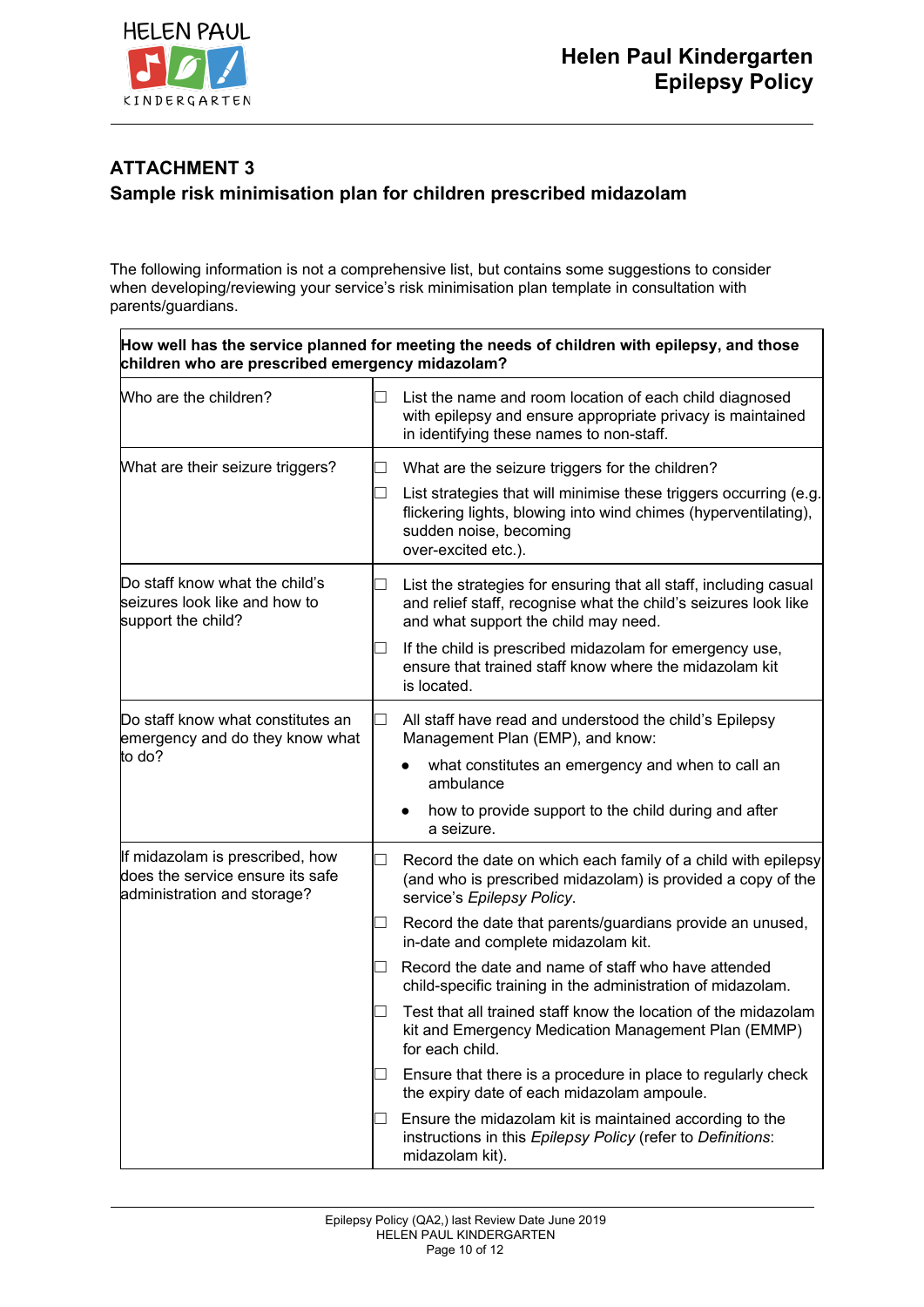

### **Do trained people know** *when* **and** *how* **to administer midazolam to a child who is prescribed it?**

 $\Box$  Know the contents of each child's EMMP and EMP, and implement the procedures. ☐ Know:

- who will administer the midazolam and stay with the child
- who will telephone the ambulance and the parents/guardians of the child
- who will ensure the supervision of other children at the service
- who will let the ambulance officers into the service and take them to the child.
- $\Box$  Ensure that all staff have undertaken training by The Epilepsy Foundation.